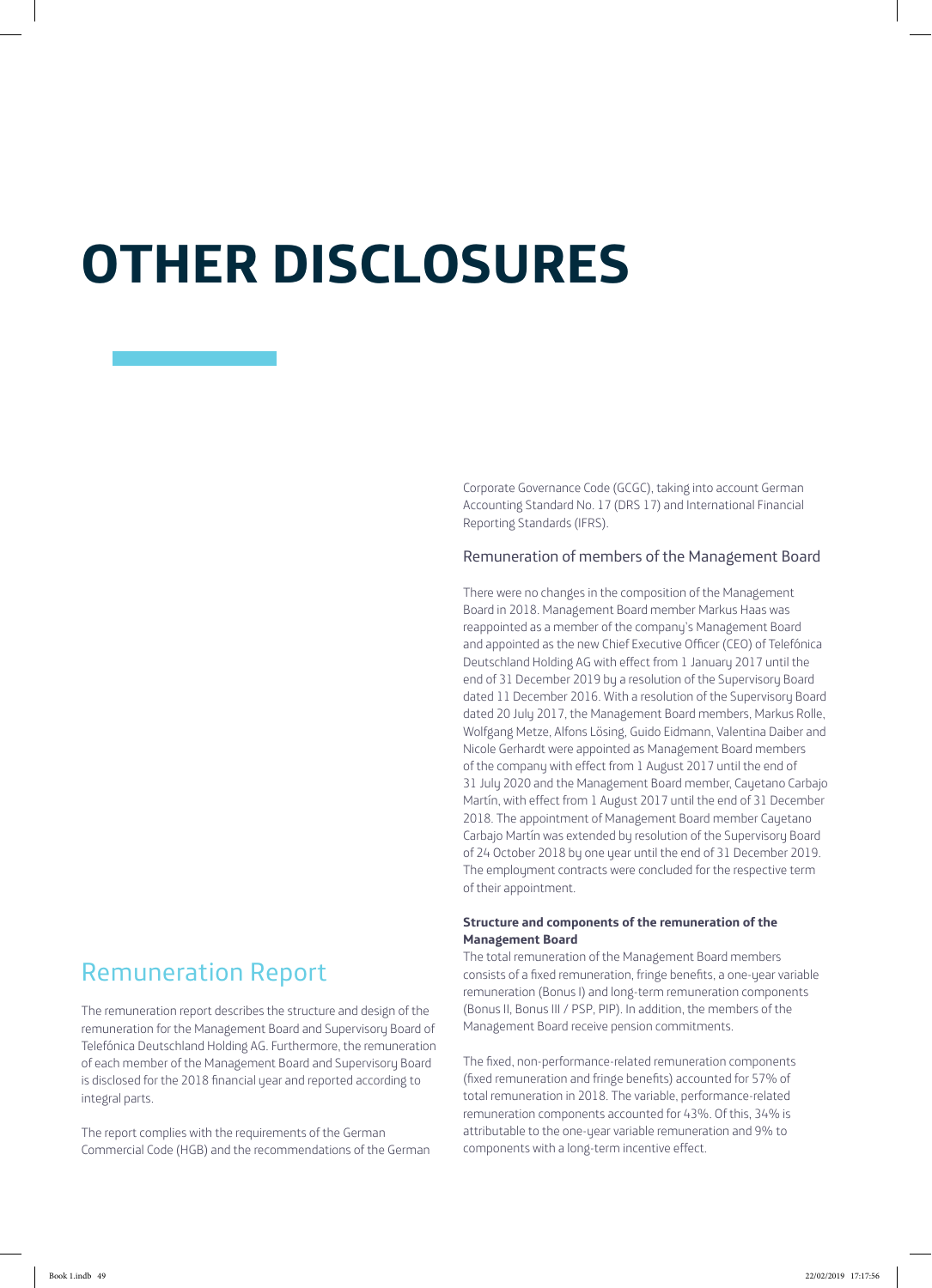#### **Fixed remuneration and fringe benefits**

The fixed component comprises the annual fixed salary, which is paid in twelve equal monthly instalments, and the fringe benefits. The fringe benefits mainly comprise a company car, life and accident insurance, travel allowances, rent allowances, reimbursement of social security costs, committee fees and expat bonuses. Not all Management Board members receive all of these fringe benefits.

#### **One-year variable remuneration**

The one-year variable remuneration component is an annual cash bonus (Bonus I). Bonus I is calculated using the formula target bonus multiplied by the business performance. The target bonus is equivalent to a set percentage of the annual fixed salary. The business performance factor can have a minimum value of 0% and a maximum value of 125%. The members of the Management Board can therefore receive a maximum payment of 125% of the respective target bonus (CAP).

The business performance factor consists of two components: The first component is based on the success of Telefónica Deutschland Holding AG (Telefónica Deutschland component) and has a weighting of 70%. The second component is based on the success of Telefónica, S.A. (Telefónica, S.A. component) and has a weighting of 30%.

The parameters for the calculation of the Telefónica Deutschland component, their weighting and the respective target achievements are set by the Supervisory Board on an annual basis. Besides the financial targets, targets directly and indirectly in connection with customer satisfaction were agreed for 2018. If the minimum percentage of the respective target value set annually by the Supervisory Board is not achieved, the value for the company performance factor is 0% (knock-out). If the target is reached, the factor is 100%. If the target value is exceeded, the factor increases up to an upper limit, which for 2018 is 140% for one financial target and 125% for all other targets. Intermediate values of target achievement are not linearly interpolated, but calculated according to a payout curve set by the Supervisory Board. The payout curve assigns a corresponding company's performance factor (in %) to the percentage of the target value actually achieved for each parameter determined annually by the Supervisory Board. In order to create an increased incentive for the simultaneous achievement of all annual targets, the Supervisory Board has decided for 2018 that those factors below 120% will be increased to 120% if all targets are achieved. The sum of the weighted company performance factors determines the Telefónica Deutschland component.

The Telefónica, S.A. component is set by the Supervisory Board at its due discretion. This discretionary decision is guided by the business performance of Telefónica, S.A. in the respective year.

# **Components with a long-term incentive effect**

The multi-year variable remuneration of the members of the Management Board consists of several components. All members of the Management Board participate in the Deferred Bonus Plan (Bonus II) of Telefónica Deutschland Holding AG.

The CEO is also generally entitled to participate in a long-term variable remuneration plan of Telefónica, S.A. These are the "Performance & Investment Plan" (PIP) and its successor plan, the "Performance Share Plan" (PSP). The Supervisory Board has approved participation in the Performance Share Plan (PSP) for 2018.

For the other Management Board members, however, it has been agreed as Bonus III that the Supervisory Board will decide annually whether they will receive an additional allocation from the Deferred Bonus Plan (Bonus II) or an allocation from a long-term variable remuneration plan of Telefónica, S.A. or an allocation from another long-term variable remuneration plan to be approved by the Supervisory Board of the company. The grant value corresponds to a certain portion of the annual fixed salary. For 2018, the Supervisory Board approved an allocation from the current long-term variable remuneration plan of Telefónica, S.A., the Performance Share Plan (PSP).

**Deferred Bonus Plan (Bonus II):** Bonus II is a deferred bonus. The members of the Management Board are promised an amount equal to a percentage of their annual fixed salary as a bonus. The Management Board member has the right to the full amount (CAP) after a period of three years if the total shareholder return of Telefónica Deutschland Holding AG is in the upper quartile of the total shareholder return of the peer group comprising the DAX 30 companies. Each Management Board member has the right to receive 50% of Bonus II if the total shareholder return of Telefónica Deutschland Holding AG corresponds to the median of the peer group. If the total shareholder return of Telefónica Deutschland Holding AG lies between the median and the upper quartile, Bonus II is calculated on a linear proportional basis. If the total shareholder return of Telefónica Deutschland Holding AG lies below the median, there is no entitlement to payments.

In 2018, the grant value equals 80% of the annual fixed salary for the CEO and 33% for each of the other Management Board members. Participation in Bonus II for the period from 2015 to 2018 did not result in any payment.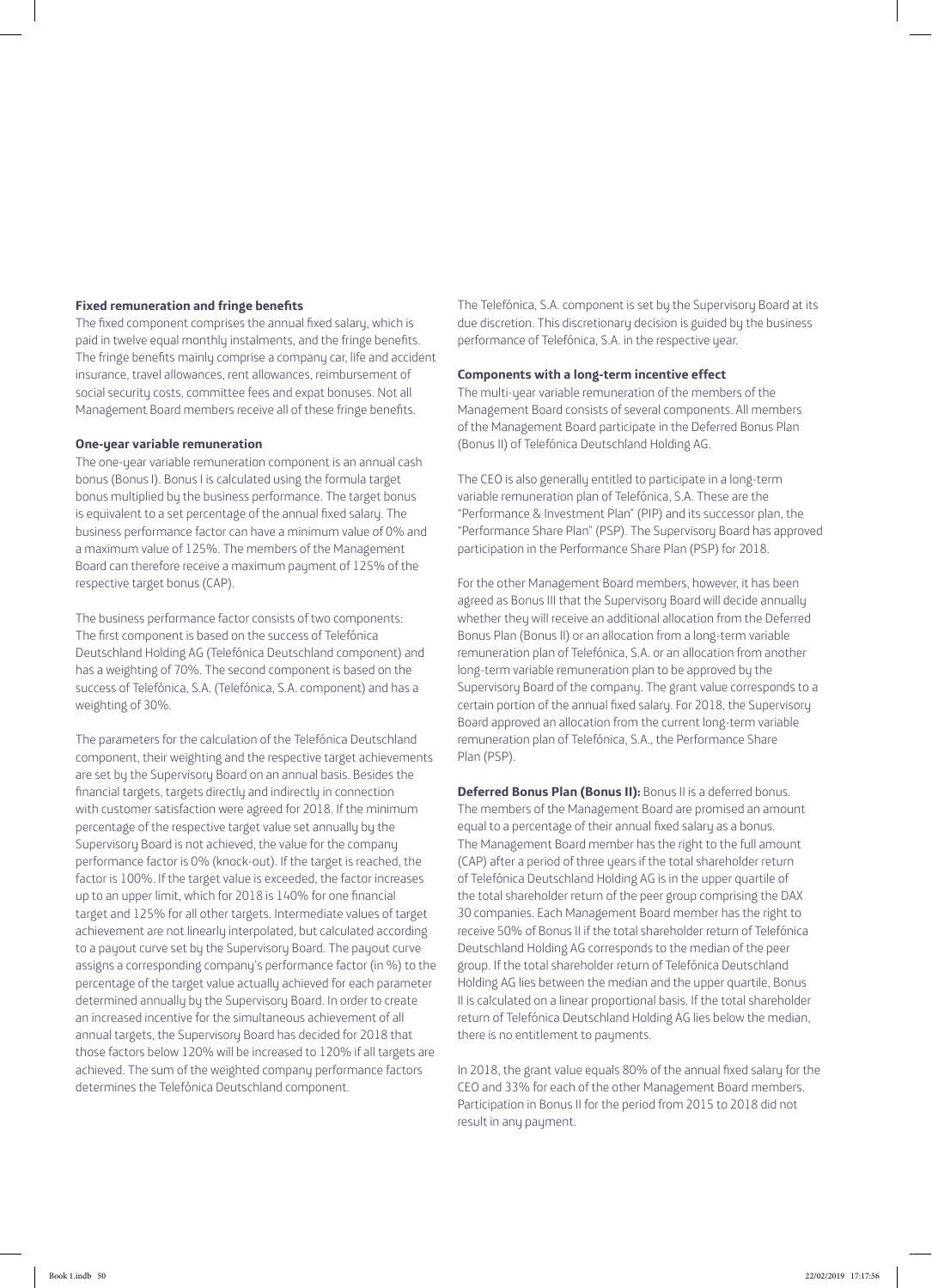**Performance & Investment Plan (PIP):** The Performance & Investment Plan was approved by the Annual General Meeting of Telefónica, S.A. on 30 May 2014 and consists of three allocation cycles starting on 1 October 2014, 1 October 2015 and 1 October 2016. The term is three years in each case. There are two versions, namely the version applicable to members of the ExComm of Telefónica, S.A., Markus Haas, and the version for senior management; the difference between the two versions is that members of the ExComm of Telefónica, S.A. – as described in greater detail below – may be allocated 125% of the performance shares awarded.

In accordance with the PIP, members of the Management Board are, with the approval of the Supervisory Board, allocated a certain number of performance shares as an award. The number of performance shares is calculated by dividing an amount corresponding to a certain proportion of the annual fixed salary of the relevant Management Board member by the average share price of Telefónica, S.A. (Core Award). After three years, the performance shares give the right to the acquisition of the corresponding number of Telefónica, S.A. shares (free of charge) providing that the beneficiary is still employed by a company of Telefónica, S.A. Group at the end of the time period and that the total shareholder return of Telefónica, S.A. over the three-year "vesting period" is at least equal to the median of the total shareholder return of a peer group of global telecommunication companies. 30% of the performance shares are awarded if Telefónica, S.A.'s total shareholder return corresponds to the median of these companies. The number of shares awarded increases to 100% if Telefónica, S.A.'s total shareholder return is in the upper quartile of the peer group. If Telefónica, S.A.'s total shareholder return is between the median and the upper quartile, the number of awarded shares is calculated on a linear proportional basis. If Telefónica, S.A.'s total shareholder return is below the median of the peer group, the entitlements are forfeited. Members of the ExComm of Telefónica, S.A. earn 125% if the total shareholder return of Telefónica, S.A. reaches at least the total shareholder return of the upper decile of the peer group. The members of the Management Board can therefore receive a maximum entitlement to 100% or 125% of the originally allocated performance shares in the form of real shares (CAP).

As an alternative to the Core Award, the PIP also provides for an Enhanced Award whereby the number of performance shares is increased by 25% in comparison with the Core Award. To be entitled to receive the Enhanced Award, a Management Board member must personally own a certain number of shares in Telefónica, S.A.

(currently 25% of the Core Award). If the conditions for the Enhanced Award are met, the number of shares to be actually allocated is calculated on the basis of the Enhanced Award rather than the Core Award.

In 2018, no shares were earned by the members of the Management Board from the 2015 allocation cycle.

**Performance Share Plan (PSP):** The Performance Share Plan was approved by the Annual General Meeting of Telefónica, S.A. on 8 June 2018 and consists of three allocation cycles starting on 1 January 2018, 1 January 2019 and 1 January 2020. The term is three years in each case. At the beginning of the term, with the approval of the Supervisory Board, a certain number of performance shares are allocated to the members of the Management Board corresponding to a certain proportion of the annual fixed salary of the respective member of the Management Board. The number of shares actually earned at the end of the three-year term is calculated as the product of the number of allocated performance shares and a target achievement factor that depends on the fulfilment of certain performance conditions and can reach a minimum value of 0% and a maximum value of 100%. The members of the Management Board can therefore receive a maximum entitlement to 100% of the originally allocated performance shares in the form of real shares (CAP). For plan participants who are also members of the Executive Committee of Telefónica, S.A. (Markus Haas), a holding period of 12 months for at least 25% of the shares earned is provided for.

The target achievement factor for the 2018 allocation cycle consists of two components: The first component is based on the total shareholder return of Telefónica, S.A. (TSR target achievement factor) and has a weighting of 50%. The second component is based on the achievement of free cash flow targets (FCF target achievement factor) and also has a weighting of 50%.

The TSR target achievement factor depends on how the total shareholder return of Telefónica, S.A. has developed over the three years compared to the total shareholder return of selected global telecommunication companies: If Telefónica, S.A.'s total shareholder return is below the median of the peer group, the TSR target achievement factor is 0%. If the median is reached, the TSR target achievement factor is 30%. The TSR target achievement factor is increased by linear interpolation to up to 100% if the total shareholder return of Telefónica, S.A. reaches the upper quartile of the peer group.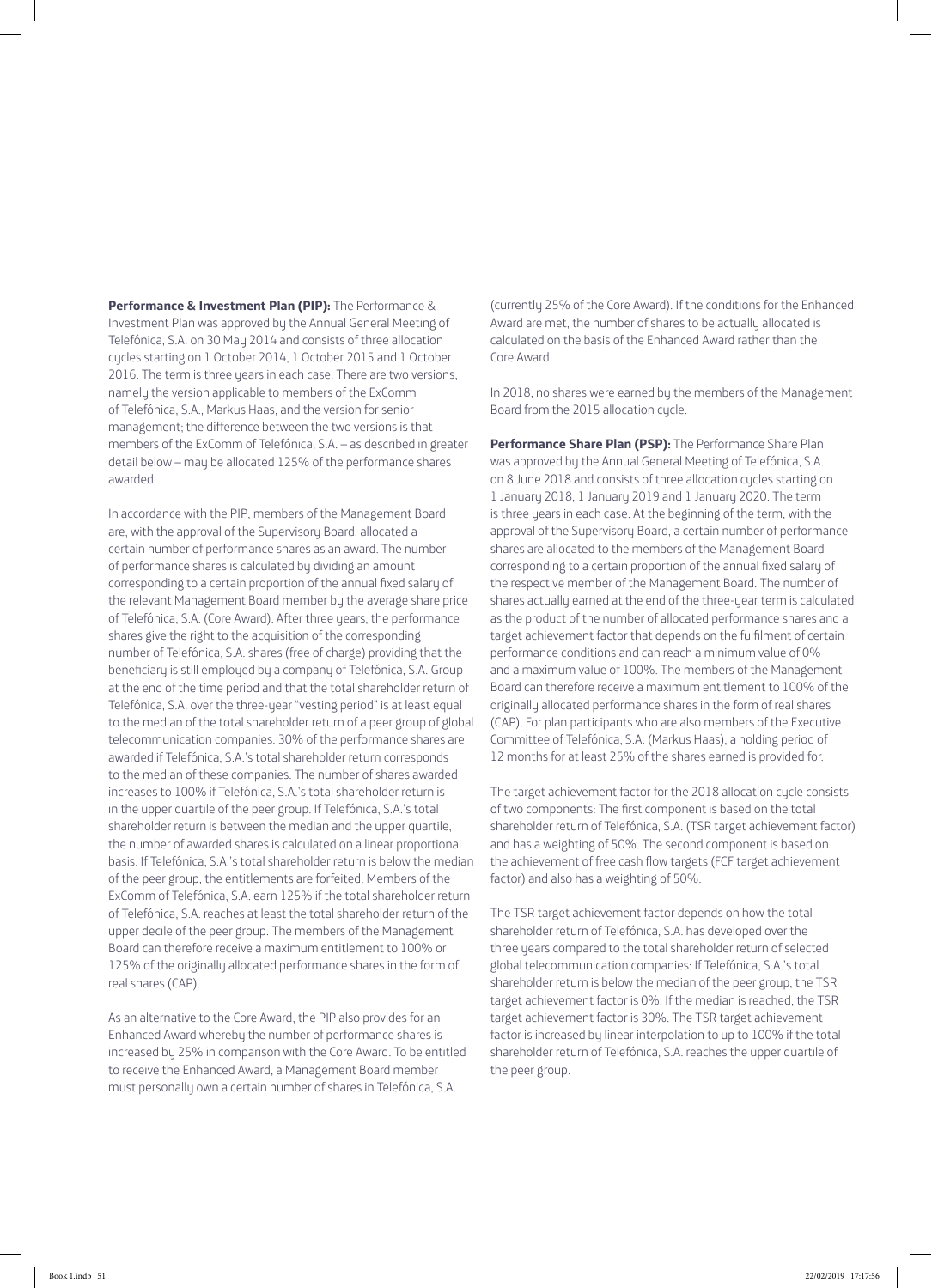The FCF target achievement factor corresponds to the average of annual target achievement factors, which can be between 0% and 100% depending on the achievement of annual targets for free cash flow. The respective annual targets for free cash flow and the associated target achievement curve are generally calculated annually by the Board of Directors of Telefónica, S.A.

All members of the Management Board received performance shares from the 2018 allocation cycle after approval by the Supervisory Board of the company.

#### **Pension commitments**

Markus Haas, Markus Rolle, Guido Eidmann, Valentina Daiber, Wolfgang Metze and Nicole Gerhardt participate in the company's pension plan. Alfons Lösing receives a fixed contribution for a reinsured commitment from the Essener Verband (EV). The Management Board member Cayetano Carbajo Martín has no commitment regarding company-financed retirement pension from the company, but participates in the Spanish plan for Directors.

The Management Board members who participate in the company's pension plan, will receive an annual financing contribution in the amount of 20% of the annual fixed salary, which is invested in a reinsured support fund. The Management Board members may choose between 6 specified pension packages, which hedge the risks of surviving dependants' pension, work disability and old-age to varying degrees. Besides the statutory guaranteed interest, there is no further interest guarantee. The Management Board members have the option to choose between a one-off payment, a payment in 3 or 6 instalments or the drawing of a pension. Old-age pension or the payout is received by the Management Board member when they have reached the age limit and left the services of the company.

The Management Board member who is a member of the Essener Verband (EV), receives a fixed financing amount for the so-called BOLO (contribution-based benefit ordinance of the EV). There is a specific pensionable age. Furthermore, surviving dependants' and work disability pension benefits are granted. The Management Board member also receives a pension from Benefit Ordinance B of the EV. Commitments are also provided for retirement, surviving dependants' and work disability pensions. The benefits from the commitments, which are not covered by the pension insurance association, are insured within the scope of reinsurance policy.

# **Commitments in the event of premature termination of business activities**

**Early termination of the service agreement:** In the event of premature termination of the employment contract without good cause, the Management Board contracts contain a clause within the meaning of section 4.2.3 of the GCGC that any payments to be made to the Management Board member, including fringe benefits, should not exceed the value of two years' remuneration and the value of the remuneration for the remaining term of the Management Board member service agreement. This is to be based on the total remuneration for the past financial year and, if applicable, also on the expected total remuneration for the current financial year.

**Change of Control** In the event of a change of control, the Management Board member has the right to terminate the employment relationship extraordinarily with a notice period of three months to the end of the month and to resign from office as a Management Board member with this notice period. In this case, the company shall pay the Management Board member a one-time remuneration equal to a fixed annual salary and the last annual cash bonus received (Bonus I), but not exceeding the remuneration that would have been payable up to the end of the employment contract.

**Death benefit:** In the event of the death of a member of the Management Board during the term of the employment contract, such member's widow/widower and children, provided they are under the age of 27, shall be entitled as joint creditors to the continued payment in full of such member's annual fixed salary. Such payment shall be received for the month in which death occurred and the following six months. Such payment shall not exceed the term of the contract.

#### **Other remuneration components**

**Discretionary bonus:** The Supervisory Board is authorised, at its discretion, to award members of the Management Board a discretionary bonus, which may not exceed 100% of their annual fixed salaries, for extraordinary merits that are not already rewarded by the regular remuneration and which cause a material economic advantage for the company. As in previous years, the Supervisory Board did not grant any discretionary bonus to members of the Management Board in 2018.

**D&O insurance:** The company has taken out D&O insurance (Directors & Officers Liability Insurance) for the benefit of the members of the Management Board with a deductible of 10% of the loss up to one and a half times the annual fixed salary of the respective Management Board member.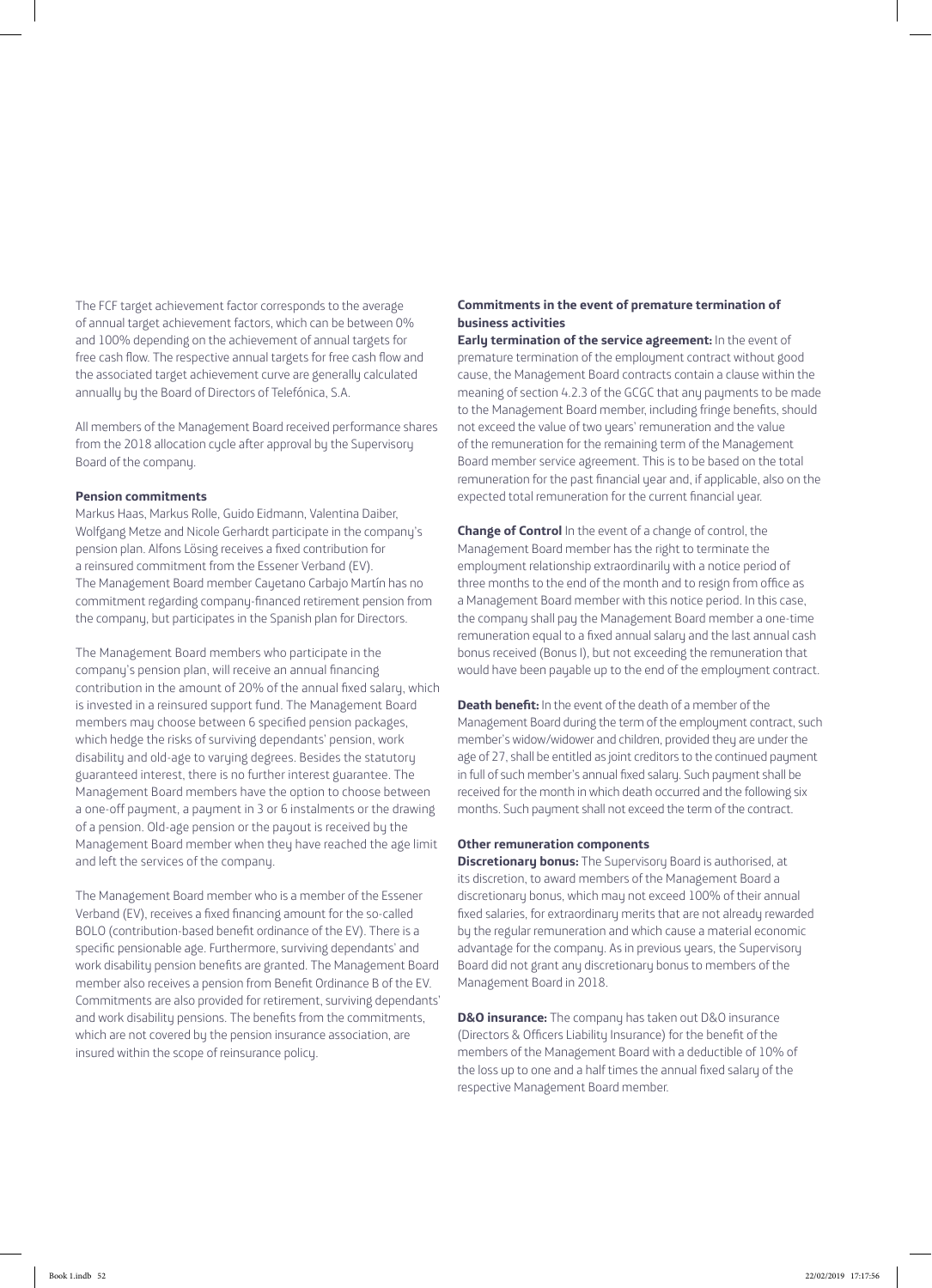**Collateral/loans/guarantees:** The Telefónica Deutschland Group has not currently granted the members of its Management Board any security or loans and have not assumed any guarantees for them.

**Post-contractual non-competition covenant:** A non-competition covenant and/or post-contractual non-competition covenant has been agreed with the members of the Management Board. During the term of the post-contractual non-competition covenant, members of the Management Board will receive a compensation equal to 50% of the most recently received contractual remuneration. The company shall be entitled to waive compliance at any time.

**Return of company property:** Members of the Management Board must immediately return all objects in their possession due to the company, including company cars, upon termination of their employment relationship as well as in the event of dismissals.

#### **Management Board remuneration in accordance with HGB**

The members of the Management Board received the following compensation in 2018:

# **T 14**

# **MANAGEMENT BOARD REMUNERATION 2018**

#### **Disclosure of Management Board remuneration**

Management Board remuneration is reported both on the basis of the requirements of the German Commercial Code (HGB) and in accordance with the recommendations of the German Corporate Governance Code (GCGC). This results in deviation for individual remuneration components and total remuneration.

In accordance with the GCGC, the presentations follow the recommended model tables 1 and 2, which show the total remuneration of the remuneration components granted and received for the year under review. The overview of the benefits granted also shows the minimum and maximum achievable values. In contrast to the table about granted benefits, the table about received benefits does not show the target values granted for the short-term and long-term variable remuneration components, but instead the values actually received for 2018.

|                            |                       |                    | Non-performance-<br>related<br>components | Performance-<br>related<br>components | Components with a long-term incentive effect |                     |                                                              |                                                                  |                       |
|----------------------------|-----------------------|--------------------|-------------------------------------------|---------------------------------------|----------------------------------------------|---------------------|--------------------------------------------------------------|------------------------------------------------------------------|-----------------------|
| 2018                       | Fixed<br>remuneration | Fringe<br>benefits | <b>TOTAL</b>                              | One-year variable<br>remuneration     | Multi-year<br>cash<br>remuneration           | Number <sup>2</sup> | Multi-year share<br>remuneration <sup>1)</sup><br>Fair Value | TOTAL:<br>Components<br>with a long-<br>term incentive<br>effect | Total<br>remuneration |
| Markus Haas                | 700,000               | 16,616             | 716,616                                   | 594,020                               | -                                            | 27,570              | 145,979                                                      | 145,979                                                          | 1,456,615             |
| Markus Rolle               | 400,000               | 18,602             | 418,602                                   | 243,599                               | $\qquad \qquad -$                            | 12,998              | 68,820                                                       | 68,820                                                           | 731,021               |
| Wolfgang Metze             | 400,000               | 17,496             | 417,496                                   | 243,599                               | -                                            | 12,998              | 68,820                                                       | 68,820                                                           | 729,914               |
| Alfons Lösing              | 400,000               | 61,193             | 461,193                                   | 243,599                               | $\overline{\phantom{0}}$                     | 12,998              | 68,820                                                       | 68,820                                                           | 773,611               |
| Cayetano Carbajo<br>Martín | 300,000               | 225,0993)          | 525,099                                   | 192,215                               | -                                            | 9,748               | 51,616                                                       | 51,616                                                           | 768,929               |
| Nicole Gerhardt            | 300,000               | 18,550             | 318,550                                   | 182,699                               | -                                            | 9,748               | 51,616                                                       | 51,616                                                           | 552,865               |
| Valentina Daiber           | 300,000               | 16,538             | 316,538                                   | 182,699                               | -                                            | 9,748               | 51,616                                                       | 51,616                                                           | 550,853               |
| Guido Eidmann              | 300,000               | 64,607             | 364,607                                   | 182,699                               | -                                            | 9,748               | 51,616                                                       | 51,616                                                           | 598,922               |

<sup>1)</sup> The share-based remuneration for the members of the Management Board recorded in accordance with IFRS for the financial year amounted to EUR 130,795. The following amounts were attributable to the members of the Management Board: Markus Haas EUR 34,162, Markus Rolle EUR 16,105, Wolfgang Metze 16,105, Alfons Lösing EUR 16,105, Cayetano Carbajo Martín EUR 12,079, Nicole Gerhardt EUR 12,079, Valentina Daiber EUR 12,079, Guido Eidmann EUR 12,079.

<sup>2)</sup> The number shown takes account of the fact that under IFRS 2, only those performance shares for which corresponding target values were fixed at the time of granting are considered to be allocated

<sup>3)</sup> The fringe benefits for Mr Cayetano Carbajo Martín include various expatriate allowances, in particular rental costs, cost-of-living allowance, school fees, tax compensation.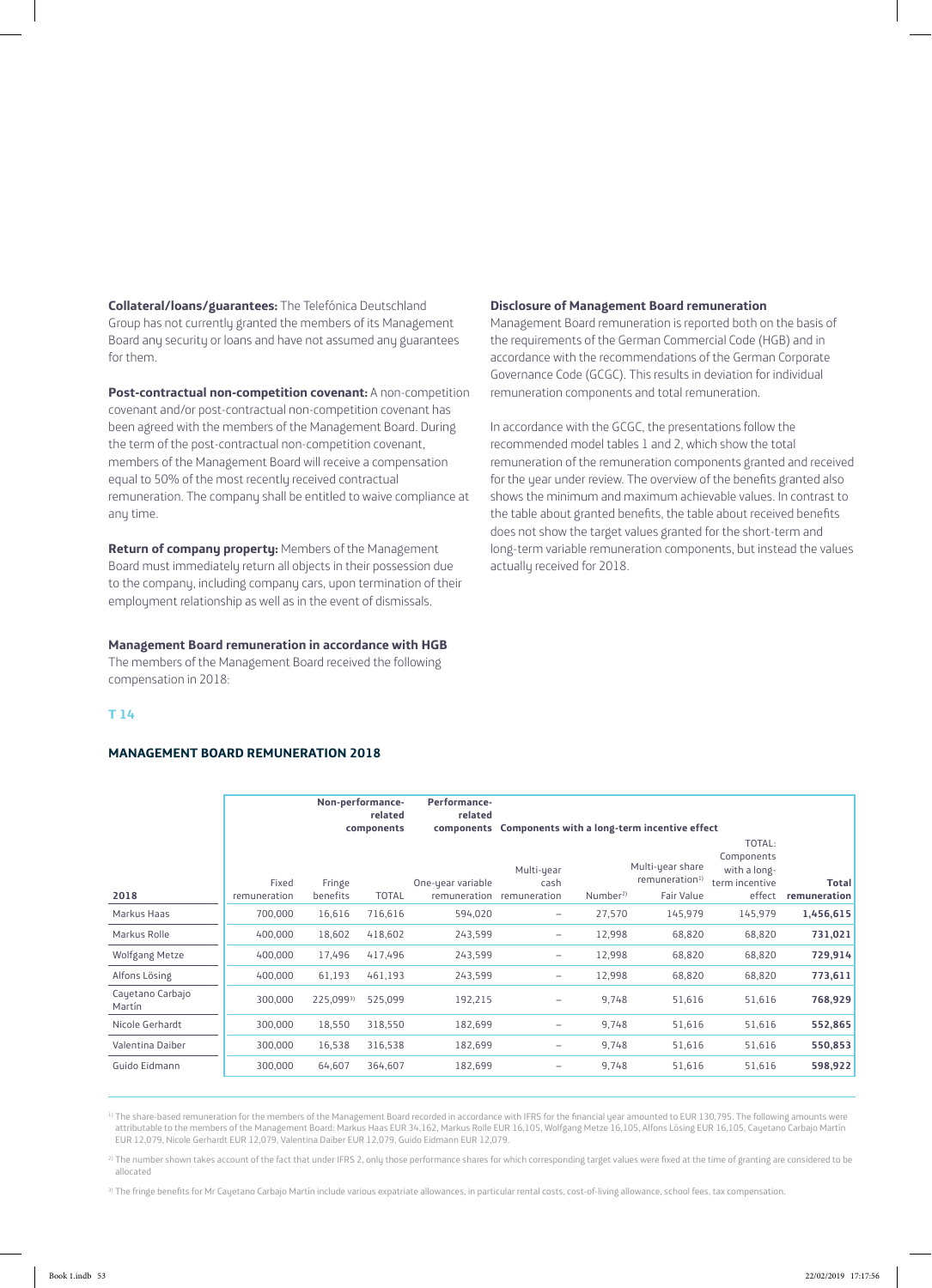The following remuneration was paid to the members of the Management Board who were active in 2017:

# **T 15**

#### **MANAGEMENT BOARD REMUNERATION 2017**

|                                      |                       |                    | Non-performance-<br>related<br>components | Performance-<br>related<br>components | Components with a long-term incentive effect    |        |                                                              |                                                        |                                                   |
|--------------------------------------|-----------------------|--------------------|-------------------------------------------|---------------------------------------|-------------------------------------------------|--------|--------------------------------------------------------------|--------------------------------------------------------|---------------------------------------------------|
| 2017                                 | Fixed<br>remuneration | Fringe<br>benefits | <b>TOTAL</b>                              | One-year variable                     | Multi-year<br>cash<br>remuneration remuneration | Number | Multi-year share<br>remuneration <sup>1)</sup><br>Fair Value | TOTAL:<br>Components<br>with a long-<br>term incentive | <b>Total</b><br>effect remuneration <sup>2)</sup> |
| Markus Haas                          | 700,000               | 18,236             | 718,236                                   | 642,150                               | $\overline{\phantom{m}}$                        | -      | $\overline{\phantom{0}}$                                     | $\overline{\phantom{m}}$                               | 1,360,386                                         |
| Markus Rolle                         | 166,667               | 5,003              | 171,670                                   | 108,333                               | $\overline{\phantom{a}}$                        | -      | -                                                            | -                                                      | 280,003                                           |
| Wolfgang Metze                       | 166,667               | 5,943              | 172,610                                   | 108,333                               | $\qquad \qquad -$                               | -      | -                                                            | -                                                      | 280,943                                           |
| Alfons Lösing                        | 166,667               | 22,336             | 189,003                                   | 108,333                               | $\qquad \qquad -$                               | -      | -                                                            | -                                                      | 297,336                                           |
| Cayetano Carbajo<br>Martín           | 125,000               | 66,108             | 191,108                                   | 81,250                                |                                                 | -      | -                                                            | $\qquad \qquad -$                                      | 272,358                                           |
| Nicole Gerhardt                      | 125,000               | 4,787              | 129,787                                   | 81,250                                | $\qquad \qquad -$                               | -      | -                                                            | $\overline{\phantom{m}}$                               | 211,037                                           |
| Valentina Daiber                     | 125,000               | 5,555              | 130,555                                   | 81,250                                | $\overline{\phantom{a}}$                        | -      | $\overline{\phantom{0}}$                                     | -                                                      | 211,805                                           |
| Guido Eidmann                        | 125,000               | 25,114             | 150,114                                   | 81,250                                | -                                               | -      | -                                                            | -                                                      | 231,364                                           |
| Rachel Empey<br>(until 31 July 2017) | 350,000               | 159,535            | 509,535                                   | 228,992                               |                                                 |        |                                                              | -                                                      | 738,527                                           |

 $^{\rm 1)}$  The expense from share-based payment for the former members of the Management Board recognised in accordance with IFRS in the 2017 financial year amounted to EUR 85,740. The following amounts were attributable to the former members of the Management Board: Markus Haas EUR 102,141, Rachel Empey EUR -16,401.

 $^{2}$  For Markus Haas the information is given for 12 months, for Rachel Empey pro rata temporis until 31 July 2017, for the other members of the Management Board pro rata temporis from 1 August 2017.

# **T 16**

# **PENSION COMMITMENTS AND OTHER BENEFITS**

|                                      | Service cost<br>according to IFRS |        | Service cost<br>according to HGB <sup>1)</sup> |         |           | Project unit credit value of the<br>pension benefit commitment<br>according to IFRS | Project unit credit value of the<br>pension benefit commitment<br>according to HGB |           |
|--------------------------------------|-----------------------------------|--------|------------------------------------------------|---------|-----------|-------------------------------------------------------------------------------------|------------------------------------------------------------------------------------|-----------|
|                                      | 2018                              | 2017   | 2018                                           | 2017    | 2018      | 2017                                                                                | 2018                                                                               | 2017      |
| Markus Haas                          | 142,308                           | 66,131 | 250,263                                        | 65,502  | 860,277   | 602,284                                                                             | 622,074                                                                            | 358,646   |
| Markus Rolle                         | 37,574                            | 17,828 | 68,573                                         | 31,985  | 481,681   | 472,009                                                                             | 311,446                                                                            | 234,265   |
| Wolfgang Metze                       | 37,869                            |        | 22,531                                         | 10,398  | 45,877    | 15,945                                                                              | 33,300                                                                             | 10,398    |
| Alfons Lösing                        | 97,934                            | 80,937 | 206,453                                        | 372,877 | 2,352,689 | 2,368,472                                                                           | 1,793,862                                                                          | 1,531,102 |
| Cayetano Carbajo Martín              | 86,804                            | 58,550 | 86,898                                         | 58,878  | 1,108     | 847                                                                                 | 1,093                                                                              | 819       |
| Nicole Gerhardt                      | 196                               |        | 8,449                                          | 179     | 13,429    | 2,163                                                                               | 10,683                                                                             | 2,159     |
| Valentina Daiber                     | 39,619                            | 21,154 | 57,909                                         | 24,551  | 194,831   | 135,610                                                                             | 145,244                                                                            | 84,243    |
| Guido Eidmann                        | 26,736                            | 23,646 | 36,208                                         | 9,567   | 92,092    | 47,569                                                                              | 72,716                                                                             | 35,228    |
| Rachel Empeu<br>(until 31 July 2017) |                                   |        |                                                | (362)   |           |                                                                                     |                                                                                    |           |

<sup>1)</sup> Personnel expenses recognised in the respective financial year without interest effect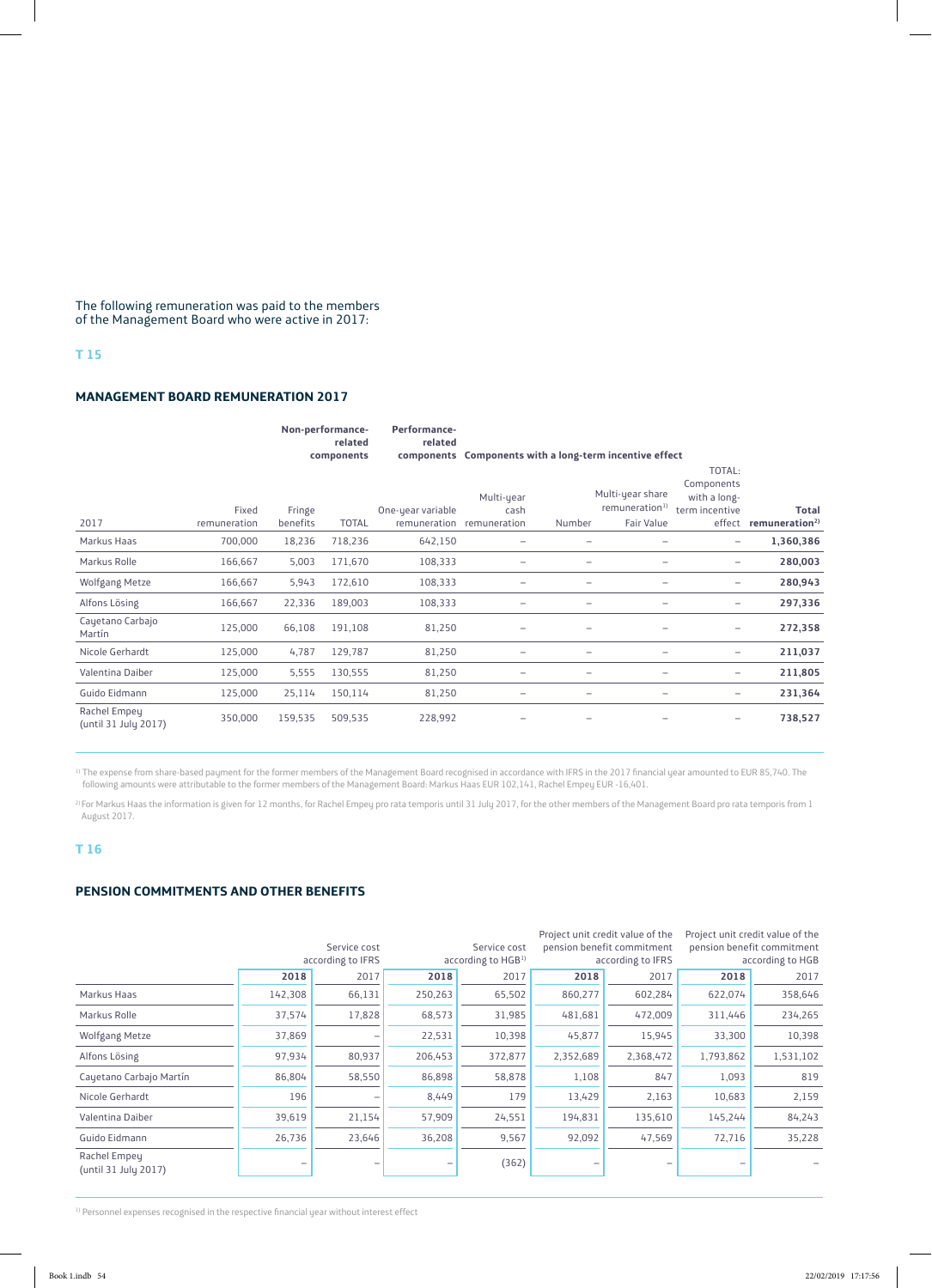#### **MANAGEMENT BOARD REMUNERATION IN ACCORDANCE WITH GERMAN CORPORATE GOVERNANCE CODE (BENEFITS GRANTED AND INFLOWS)**

|                                          |           |           | Chief Executive Officer (CEO)<br>Since: 1 January 2017 | Markus Haas   |                          | Markus Rolle<br><b>Chief Financial Officer</b><br>Since: 1 August 2017 |               |               |         | Wolfgang Metze<br><b>Chief Consumer Officer</b><br>Since: 1 August 2017 |                          |               |  |
|------------------------------------------|-----------|-----------|--------------------------------------------------------|---------------|--------------------------|------------------------------------------------------------------------|---------------|---------------|---------|-------------------------------------------------------------------------|--------------------------|---------------|--|
| <b>Benefits granted</b>                  | 2017      | 2018      | 2018<br>(min)                                          | 2018<br>(max) | 2017                     | 2018                                                                   | 2018<br>(min) | 2018<br>(max) | 2017    | 2018                                                                    | 2018<br>(min)            | 2018<br>(max) |  |
| Fixed remuneration                       | 700,000   | 700,000   | 700,000                                                | 700,000       | 166,667                  | 400,000                                                                | 400,000       | 400,000       | 166,667 | 400,000                                                                 | 400,000                  | 400,000       |  |
| Fringe benefits                          | 18,236    | 16,616    | 16,616                                                 | 16,616        | 5,003                    | 18,602                                                                 | 18,602        | 18,602        | 5,943   | 17,496                                                                  | 17,496                   | 17,496        |  |
| <b>Total</b>                             | 718,236   | 716,616   | 716,616                                                | 716,616       | 171.669                  | 418,602                                                                | 418,602       | 418.602       | 172,609 | 417,496                                                                 | 417,496                  | 417,496       |  |
| <b>One-year variable</b><br>remuneration | 700,000   | 700,000   | $\overline{\phantom{0}}$                               | 875,000       | 108.333                  | 260,000                                                                | -             | 325.000       | 108,333 | 260,000                                                                 | $\overline{\phantom{0}}$ | 325,000       |  |
| Multi-year variable<br>remuneration      | 700,001   | 705,979   |                                                        | n.a.          | 109,000                  | 200.820                                                                |               | n.a.          | 119,167 | 200,820                                                                 |                          | n.a.          |  |
| Bonus II (2017-<br>2020)                 | 700,001   |           |                                                        | -             | 109,000                  |                                                                        |               |               | 119,167 |                                                                         |                          |               |  |
| PIP / Bonus III<br>$(2017 - 2020)$       |           |           |                                                        |               |                          |                                                                        |               |               |         |                                                                         |                          |               |  |
| Bonus II (2018-<br>2021)                 |           | 560,000   |                                                        | 560,000       | $\overline{\phantom{0}}$ | 132,000                                                                |               | 132,000       | ÷       | 132,000                                                                 |                          | 132,000       |  |
| PSP / Bonus III<br>$(2018 - 2020)^{1}$   |           | 145,979   | -                                                      | n.a.          | -                        | 68,820                                                                 | -             | n.a.          | ۳       | 68,820                                                                  |                          | n.a.          |  |
| <b>Total</b>                             | 2,118,237 | 2,122,595 | 716,616                                                | n.a.          | 389,003                  | 879,422                                                                | 418,602       | n.a.          | 400,110 | 878,316                                                                 | 417,496                  | n.a.          |  |
| Pension expenses                         | 66,131    | 142.308   | 142,308                                                | 142.308       | 17,828                   | 37,574                                                                 | 37,574        | 37,574        | ۳       | 37.869                                                                  | 37.869                   | 37,869        |  |
| <b>Total remuneration</b>                | 2,184,368 | 2,264,903 | 858,924                                                | n.a.          | 406,831                  | 916.996                                                                | 456,176       | n.a.          | 400,110 | 916,185                                                                 | 455.365                  | n.a.          |  |

|                                        |         |           | Alfons Lösing<br><b>Chief Partner and Business Officer</b><br>Since: 1 August 2017 |               |         |         | Cauetano Carbajo Martín<br>Chief Technology Officer<br>Since: 1 August 2017 |               |         |         | Nicole Gerhardt<br>Chief Human Resources Officer<br>Since: 1 August 2017 |               |  |  |
|----------------------------------------|---------|-----------|------------------------------------------------------------------------------------|---------------|---------|---------|-----------------------------------------------------------------------------|---------------|---------|---------|--------------------------------------------------------------------------|---------------|--|--|
| <b>Benefits granted</b>                | 2017    | 2018      | 2018<br>(min)                                                                      | 2018<br>(max) | 2017    | 2018    | 2018<br>(min)                                                               | 2018<br>(max) | 2017    | 2018    | 2018<br>(min)                                                            | 2018<br>(max) |  |  |
| Fixed remuneration                     | 166,667 | 400,000   | 400.000                                                                            | 400,000       | 125,000 | 300,000 | 300,000                                                                     | 300,000       | 125,000 | 300,000 | 300,000                                                                  | 300,000       |  |  |
| Fringe benefits                        | 22,336  | 61,193    | 61,193                                                                             | 61,193        | 66,108  | 225,099 | 225,099                                                                     | 225,099       | 4,787   | 18,550  | 18,550                                                                   | 18,550        |  |  |
| <b>Total</b>                           | 189,002 | 461.193   | 461.193                                                                            | 461.193       | 191,108 | 525,099 | 525.099                                                                     | 525.099       | 129,787 | 318,550 | 318,550                                                                  | 318,550       |  |  |
| One-year variable<br>remuneration      | 108,333 | 260,000   | $\overline{\phantom{0}}$                                                           | 325.000       | 81,250  | 195,000 | -                                                                           | 243,750       | 81,250  | 195,000 |                                                                          | 243,750       |  |  |
| Multi-year variable<br>remuneration    | 130.000 | 200.820   | -                                                                                  | n.a.          | 97.500  | 150,616 | -                                                                           | n.a.          | 82,500  | 150.616 |                                                                          | n.a.          |  |  |
| Bonus II (2017-<br>2020)               | 130,000 |           |                                                                                    | -             | 97,500  |         |                                                                             |               | 82,500  |         |                                                                          |               |  |  |
| PIP / Bonus III<br>$(2017 - 2020)$     |         |           |                                                                                    |               |         |         |                                                                             |               |         |         |                                                                          |               |  |  |
| Bonus II (2018-<br>2021)               |         | 132,000   |                                                                                    | 132,000       |         | 99,000  |                                                                             | 99,000        | -       | 99,000  |                                                                          | 99,000        |  |  |
| PSP / Bonus III<br>$(2018 - 2020)^{1}$ |         | 68,820    |                                                                                    | n.a.          |         | 51,616  |                                                                             | n.a.          | ۳       | 51,616  |                                                                          | n.a.          |  |  |
| <b>Total</b>                           | 427,336 | 922,012   | 461,193                                                                            | n.a.          | 369,858 | 870,714 | 525.099                                                                     | n.a.          | 293,537 | 664,166 | 318,550                                                                  | n.a.          |  |  |
| Pension expenses                       | 80,937  | 97,934    | 97.934                                                                             | 97,934        | 58,550  | 86.804  | 86.804                                                                      | 86,804        |         | 196     | 196                                                                      | 196           |  |  |
| <b>Total remuneration</b>              | 508,273 | 1,019,946 | 559,127                                                                            | n.a.          | 428,408 | 957,519 | 611,903                                                                     | n.a.          | 293,537 | 664,362 | 318,746                                                                  | n.a.          |  |  |

<sup>1)</sup> Under the PSP, the maximum number of shares to be earned is limited. The maximum is 100% of the originally allotted performance shares.

However, there is no limitation on the development of the share price. Consequently, it is not possible to specify a maximum value.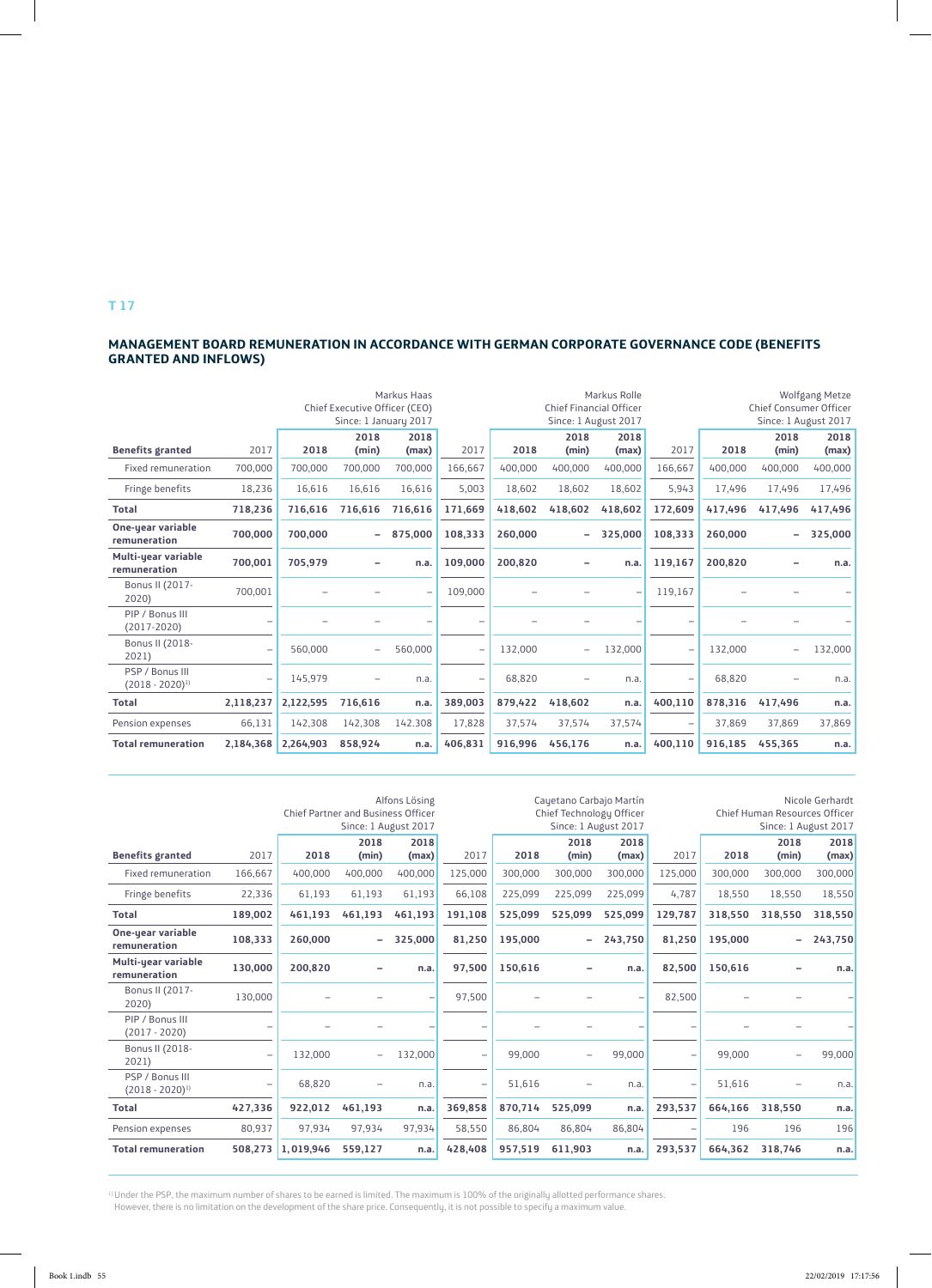|                                        |         |                                               |                          | Valentina Daiber     | Guido Eidmann            |         |                                  |                      | Rachel Empey |      |                                |       |
|----------------------------------------|---------|-----------------------------------------------|--------------------------|----------------------|--------------------------|---------|----------------------------------|----------------------|--------------|------|--------------------------------|-------|
|                                        |         | Chief Officer for Legal and Corporate Affairs |                          |                      |                          |         | <b>Chief Information Officer</b> |                      |              |      | <b>Chief Financial Officer</b> |       |
|                                        |         |                                               |                          | Since: 1 August 2017 |                          |         |                                  | Since: 1 August 2017 |              |      | Until: 31 July 2017            |       |
|                                        |         |                                               | 2018                     | 2018                 |                          |         | 2018                             | 2018                 |              |      | 2018                           | 2018  |
| <b>Benefits granted</b>                | 2017    | 2018                                          | (min)                    | (max)                | 2017                     | 2018    | (min)                            | (max)                | 2017         | 2018 | (min)                          | (max) |
| <b>Fixed remuneration</b>              | 125,000 | 300,000                                       | 300.000                  | 300,000              | 125,000                  | 300,000 | 300,000                          | 300,000              | 350,000      |      |                                |       |
| Fringe benefits                        | 5,555   | 16,538                                        | 16,538                   | 16,538               | 25,114                   | 64.607  | 64,607                           | 64,607               | 159,535      |      |                                |       |
| <b>Total</b>                           | 130,555 | 316,538                                       | 316,538                  | 316,538              | 150,114                  | 364,607 | 364,607                          | 364,607              | 509,535      |      |                                |       |
| One-year variable<br>remuneration      | 81,250  | 195,000                                       | Ξ.                       | 243,750              | 81,250                   | 195,000 |                                  | 243,750              | 280,000      |      |                                |       |
| Multi-year variable<br>remuneration    | 97,500  | 150,616                                       |                          | n.a.                 | 97,500                   | 150,616 |                                  | n.a.                 | ۰            |      |                                |       |
| <b>Bonus II</b><br>$(2017-2020)$       | 97,500  |                                               |                          | -                    | 97,500                   |         |                                  |                      | ۰            |      |                                |       |
| PIP / Bonus III<br>$(2017 - 2020)$     |         |                                               |                          |                      |                          |         |                                  |                      | ۰            |      |                                |       |
| Bonus II<br>$(2018-2021)$              | -       | 99,000                                        | $\overline{\phantom{0}}$ | 99,000               |                          | 99,000  | -                                | 99,000               | -            |      |                                |       |
| PSP / Bonus III<br>$(2018 - 2020)^{1}$ |         | 51,616                                        |                          | n.a.                 | $\overline{\phantom{a}}$ | 51,616  |                                  | n.a.                 | ۰            |      |                                |       |
| <b>Total</b>                           | 309,305 | 662,154                                       | 316,538                  | n.a.                 | 328,864                  | 710,223 | 364,607                          | n.a.                 | 789,535      |      |                                |       |
| Pension expenses                       | 21,154  | 39,619                                        | 39,619                   | 39,619               | 23,646                   | 26,736  | 26,736                           | 26,736               |              |      |                                |       |
| <b>Total remuneration</b>              | 330,459 | 701,773                                       | 356,157                  | n.a.                 | 352,510                  | 736,959 | 391,343                          | n.a.                 | 789,535      |      |                                | -     |

 $^{1)}$ Under the PSP, the maximum number of shares to be earned is limited. The maximum is 100% of the originally allotted performance shares. However, there is no limitation on the development of the share price. Consequently, it is not possible to specify a maximum value.

|                                                 |           | Markus Haas<br>Chief Executive Officer (CEO)<br>Since: 1 January 2017 |         | Markus Rolle<br><b>Chief Financial Officer</b><br>Since: 1 August 2017 |         | Wolfgang Metze<br>Chief Consumer Officer<br>Since: 1 August 2017 |
|-------------------------------------------------|-----------|-----------------------------------------------------------------------|---------|------------------------------------------------------------------------|---------|------------------------------------------------------------------|
| <b>Benefits received</b>                        | 2018      | 2017                                                                  | 2018    | 2017                                                                   | 2018    | 2017                                                             |
| Fixed remuneration                              | 700,000   | 700,000                                                               | 400,000 | 166,667                                                                | 400,000 | 166,667                                                          |
| Fringe benefits                                 | 16,616    | 18,236                                                                | 18,602  | 5,003                                                                  | 17,496  | 5,943                                                            |
| <b>Total</b>                                    | 716,616   | 718,236                                                               | 418,602 | 171,669                                                                | 417,496 | 172,609                                                          |
| One-year variable<br>remuneration <sup>1)</sup> | 717,500   | 594,020                                                               | 266,500 | 91,932                                                                 | 266,500 | 91,932                                                           |
| Multi-year variable<br>remuneration             | -         |                                                                       |         |                                                                        |         |                                                                  |
| Bonus II (2014-2017)                            |           |                                                                       |         |                                                                        |         |                                                                  |
| PIP / Bonus III<br>$(2014 - 2017)$              |           |                                                                       |         |                                                                        |         |                                                                  |
| Bonus II (2015-2018)                            |           |                                                                       |         |                                                                        |         |                                                                  |
| PIP / Bonus III<br>$(2015-2018)$                |           |                                                                       |         |                                                                        |         |                                                                  |
| Other                                           |           |                                                                       |         |                                                                        |         |                                                                  |
| <b>Total</b>                                    | 1,434,116 | 1,312,256                                                             | 685,102 | 263,601                                                                | 683,996 | 264,541                                                          |
| Pension expenses                                | 142,308   | 66,131                                                                | 37,574  | 17,828                                                                 | 37,869  |                                                                  |
| <b>Total remuneration</b>                       | 1,576,424 | 1,378,387                                                             | 722,676 | 281,429                                                                | 721,865 | 264,541                                                          |

<sup>1)</sup> At the time the report was prepared, the Supervisory Board had not yet decided on the amounts to be paid for the one-year variable remuneration. The one-year variable remuneration is reported on the basis of the estimated amount paid out.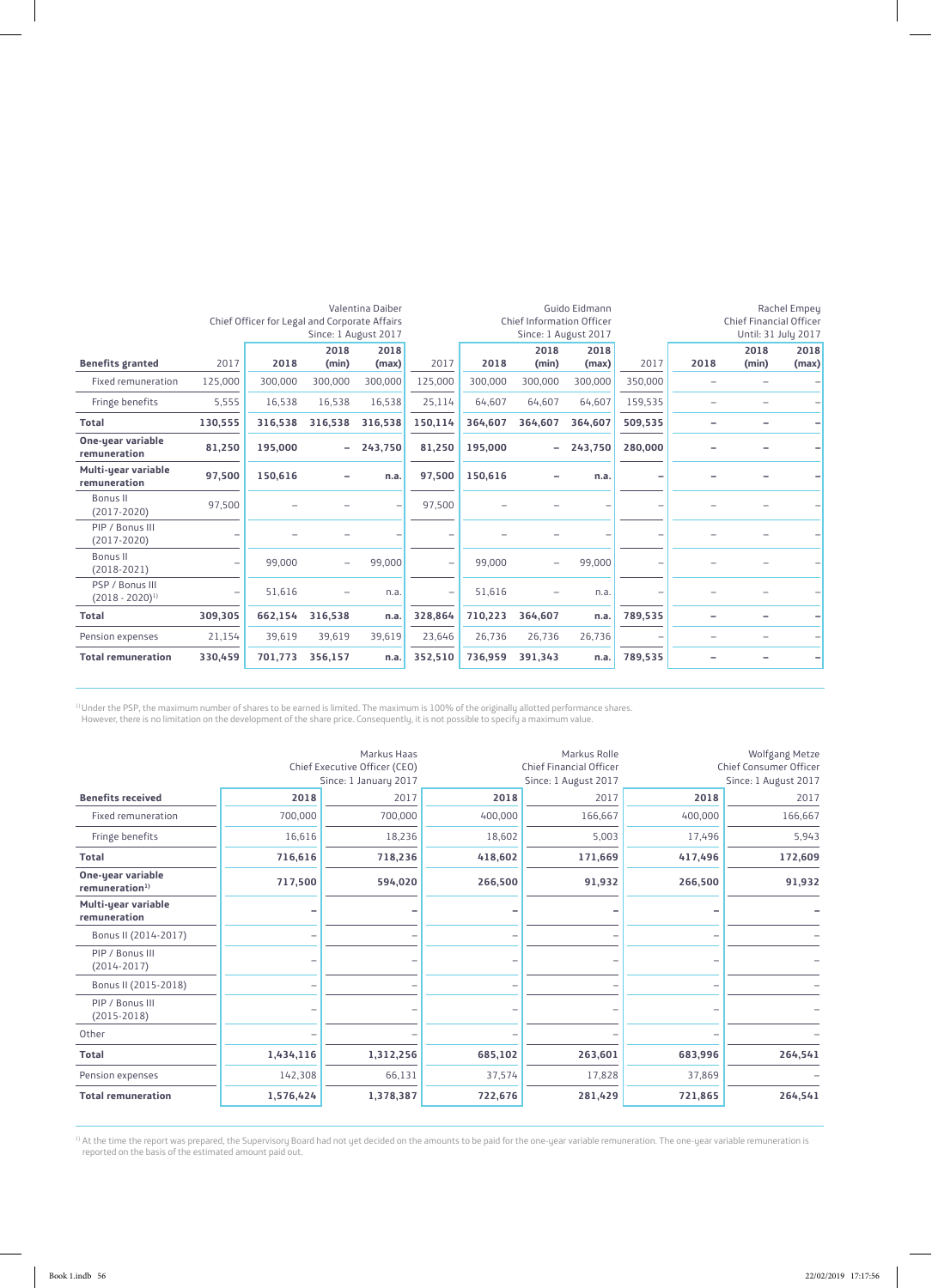|                                                 |         | Alfons Lösing                                              |         | Cayetano Carbajo Martín                          |         | Nicole Gerhardt                                       |
|-------------------------------------------------|---------|------------------------------------------------------------|---------|--------------------------------------------------|---------|-------------------------------------------------------|
|                                                 |         | Chief Partner and Business Officer<br>Since: 1 August 2017 |         | Chief Technology Officer<br>Since: 1 August 2017 |         | Chief Human Resources Officer<br>Since: 1 August 2017 |
| <b>Benefits received</b>                        | 2018    | 2017                                                       | 2018    | 2017                                             | 2018    | 2017                                                  |
| <b>Fixed remuneration</b>                       | 400,000 | 166,667                                                    | 300,000 | 125,000                                          | 300,000 | 125,000                                               |
| Fringe benefits                                 | 61,193  | 22,336                                                     | 225,099 | 66,108                                           | 18,550  | 4,787                                                 |
| <b>Total</b>                                    | 461,193 | 189,002                                                    | 525,099 | 191,108                                          | 318,550 | 129,787                                               |
| One-year variable<br>remuneration <sup>1)</sup> | 266,500 | 91,932                                                     | 199,875 | 68,949                                           | 199,875 | 68,949                                                |
| Multi-year variable<br>remuneration             |         |                                                            |         |                                                  |         |                                                       |
| Bonus II (2014-2017)                            |         |                                                            |         |                                                  |         |                                                       |
| PIP / Bonus III<br>$(2014 - 2017)$              |         |                                                            |         |                                                  |         |                                                       |
| Bonus II (2015-2018)                            |         |                                                            |         |                                                  |         |                                                       |
| PIP / Bonus III<br>$(2015 - 2018)$              |         |                                                            |         |                                                  |         |                                                       |
| Other                                           |         |                                                            |         |                                                  |         |                                                       |
| <b>Total</b>                                    | 727,693 | 280,934                                                    | 724,974 | 260,057                                          | 518,425 | 198,736                                               |
| Pension expenses                                | 97,934  | 80,937                                                     | 86,804  | 58,550                                           | 196     |                                                       |
| <b>Total remuneration</b>                       | 825,627 | 361,871                                                    | 811,778 | 318,607                                          | 518,621 | 198,736                                               |

|                                                 |         | Valentina Daiber<br>Chief Officer for Legal and |         | Guido Eidmann                                     |      | Rachel Empey                                          |
|-------------------------------------------------|---------|-------------------------------------------------|---------|---------------------------------------------------|------|-------------------------------------------------------|
|                                                 |         | Corporate Affairs<br>Since: 1 August 2017       |         | Chief Information Officer<br>Since: 1 August 2017 |      | <b>Chief Financial Officer</b><br>Until: 31 July 2017 |
| <b>Benefits received</b>                        | 2018    | 2017                                            | 2018    | 2017                                              | 2018 | 2017                                                  |
| Fixed remuneration                              | 300,000 | 125,000                                         | 300,000 | 125,000                                           |      | 350,000                                               |
| Fringe benefits                                 | 16,538  | 5,555                                           | 64,607  | 25,114                                            |      | 159,535                                               |
| <b>Total</b>                                    | 316,538 | 130,555                                         | 364,607 | 150,114                                           |      | 509,535                                               |
| One-year variable<br>remuneration <sup>1)</sup> | 199,875 | 68,949                                          | 199,875 | 68,949                                            |      | 280,000 <sup>2)</sup>                                 |
| Multi-year variable<br>remuneration             |         |                                                 |         |                                                   |      |                                                       |
| Bonus II (2014-2017)                            |         |                                                 |         |                                                   |      |                                                       |
| PIP / Bonus III<br>$(2014 - 2017)$              |         |                                                 |         |                                                   |      |                                                       |
| Bonus II (2015-2018)                            |         |                                                 |         |                                                   |      |                                                       |
| PIP / Bonus III (2015-2018)                     |         |                                                 |         |                                                   |      |                                                       |
| Other                                           |         |                                                 |         |                                                   |      |                                                       |
| <b>Total</b>                                    | 516,413 | 199,504                                         | 564,482 | 219,063                                           |      | 789,535                                               |
| Pension expenses                                | 39,619  | 21,154                                          | 26,736  | 23,646                                            |      |                                                       |
| <b>Total remuneration</b>                       | 556,032 | 220,658                                         | 591,218 | 242,709                                           |      | 789,535                                               |

<sup>1)</sup> At the time the report was prepared, the Supervisory Board had not yet decided on the amounts to be paid for the one-year variable remuneration. The one-year variable remuneration is reported on the basis of the estimated amount paid out.

<sup>2)</sup> Here, the one-year variable remuneration is reported on a pro rata basis based on 100% target achievement.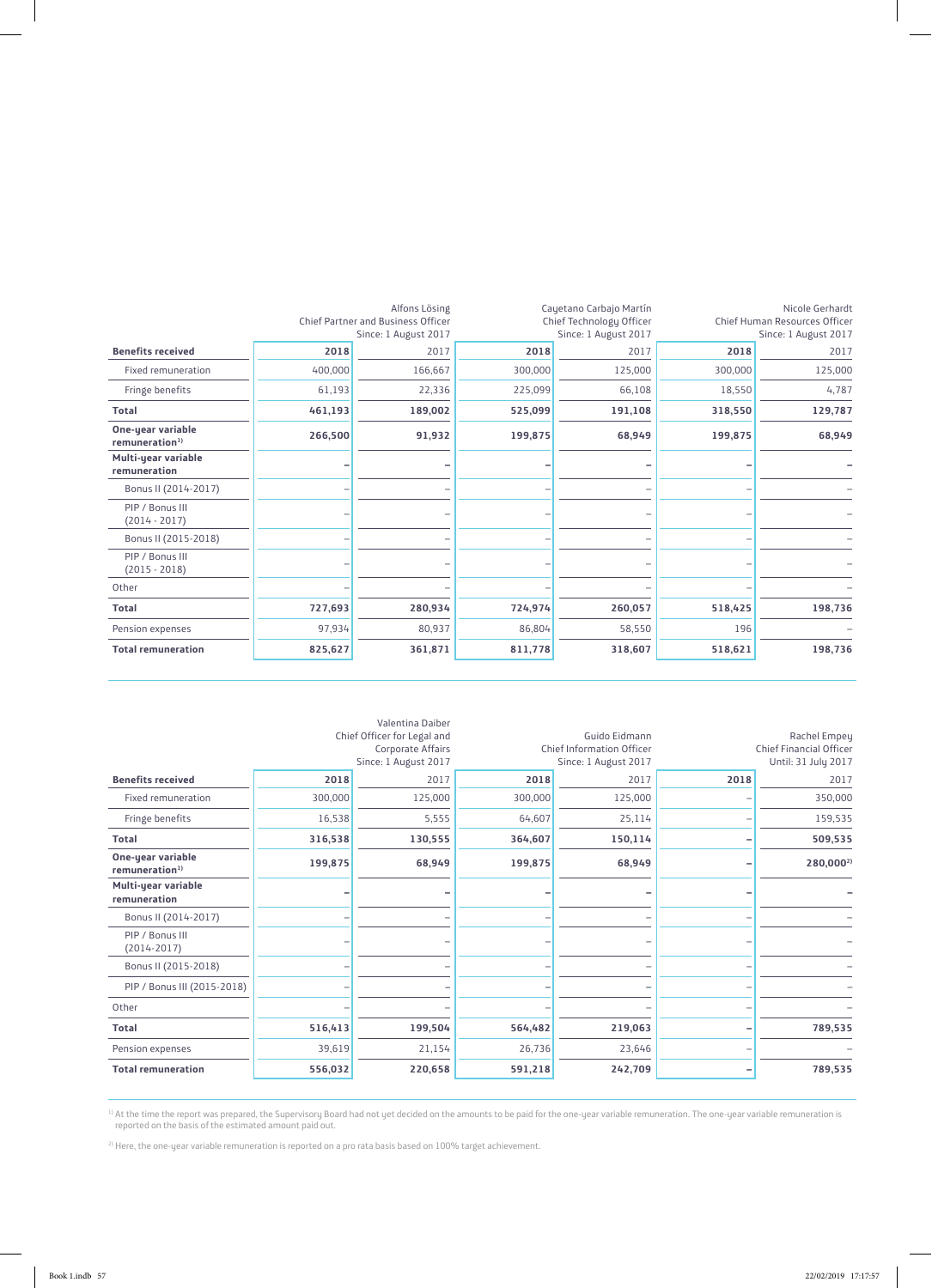# Remuneration of members of the Supervisory Board

The members of the Supervisory Board receive fixed remuneration of EUR 20 thousand annually in accordance with the articles of association, payable at the end of the financial year. The Chairperson of the Supervisory Board receives EUR 80 thousand and the Deputy Chairperson of the Supervisory Board receives EUR 40 thousand. The Chairperson of the Audit Committee receives an additional EUR 50 thousand if the Chairperson of the Supervisory Board or the Deputy Chairperson does not hold the chair in this committee. Supervisory Board members who hold office in the Supervisory Board or the position of Chairperson of the Supervisory Board or Chairperson of a Committee only for a certain part of the financial year receive proportionate remuneration on a pro rata temporis basis.

In addition to the remuneration, the company reimburses the members of the Supervisory Board for the expenses arising in the fulfilment of their duties as Supervisory Board members as well as any value-added tax on their remuneration and their expenses.

Four members of the Supervisory Board and one former member of the Supervisory Board who have an executive function in one of the Telefónica, S.A. Group companies waived their remuneration for their current term of office up to an amount of EUR 2,000 per year.

Outside of the aforementioned activities of the Supervisory Board and the committees, no services, in particular no consulting or mediation services, were provided.

| Name                                | Member of the Supervisory Board          | <b>Remuneration</b><br>(in EUR) 2018 | Remuneration<br>(in EUR) 2017 |
|-------------------------------------|------------------------------------------|--------------------------------------|-------------------------------|
| Eva Castillo Sanz*                  | since 5 October 2012 to 25 May 2018      | 26,849                               | 80.000                        |
| Laura Abasolo García de Baquedano** | since 12 May 2015                        | 2,000                                | 2.000                         |
| Angel Vilá Boix                     | from 18 September 2012 to 4 October 2017 |                                      | 2,000                         |
| María García-Legaz Ponce            | since 7 June 2018                        | 2,000                                |                               |
| Patricia Cobian González            | since 18 September 2012                  | 2,000                                | 2.000                         |
| Michael Hoffmann                    | since 5 October 2012                     | 70,000                               | 70.000                        |
| Enrique Medina Malo                 | from 18 September 2012 to 24 July 2018   | 2,000                                | 2.000                         |
| Pablo de Carvajal Gonzalez          | since 25 July 2018                       | 2,000                                |                               |
| Sally Anne Ashford                  | since 18 September 2014                  | 20,000                               | 20.000                        |
| Peter Erskine                       | since 19 May 2016                        | 20,000                               | 20,000                        |
| Julio Linares López                 | since 16 October 2017                    | 20,000                               | 4.219                         |
| Christoph Braun***                  | since 1 July 2016                        | 38,575                               | 40.000                        |
| <b>Thomas Pfeil</b>                 | since 3 June 2013                        | 20,000                               | 20,000                        |
| Dr. Jan-Erik Walter                 | since 3 June 2013                        | 20,000                               | 20.000                        |
| Marcus Thurand                      | from 3 June 2013 to 17 May 2018          | 7,507                                | 20.000                        |
| <b>Martin Butz</b>                  | since 17 May 2018                        | 12,548                               |                               |
| Christoph Heil                      | from 3 June 2013 to 17 May 2018          | 7,507                                | 20.000                        |
| Sandra Hofmann                      | since 17 May 2018                        | 12,548                               |                               |
| Claudia Weber                       | since 3 June 2013                        | 20,000                               | 20.000                        |
| Joachim Rieger****                  | since 31 October 2014                    | 24,500                               | 24.500                        |
| Jürgen Thierfelder****              | since 31 October 2014                    | 23,168                               | 24.500                        |

\*Ms Castillo Sanz was Chairperson of the Supervisory Board until 25 April 2018 (inclusive) and an ordinary member of the Supervisory Board from 26 April 2018.

\*\*Ms Abasolo García de Baquedano has been Chairperson of the Supervisory Board since 3 May 2018.

\*\*\*Mr Braun was no longer Deputy Chairperson after the end of his first term of office at the close of the Annual General Meeting on 17 May 2018 until his re-election as Deputy Chairperson on 13 June 2018.

\*\*\*\*In addition to their remuneration in accordance with section 20 of the Telefónica Deutschland Holding AG's Articles of Association, Mr Joachim Rieger and Mr Jürgen Thierfelder shall receive annual remuneration for their activities as members of the Supervisory Board of the subsidiaries TGCS Essen & Potsdam GmbH and Telefónica Germany Retail GmbH. Such remuneration amounts to EUR 4,500 each and is already included in the table (pro rata if applicable). Mr Thierfelder is no longer a member of the Supervisory Board of Telefónica Germany Retail GmbH as of 14 September 2018.